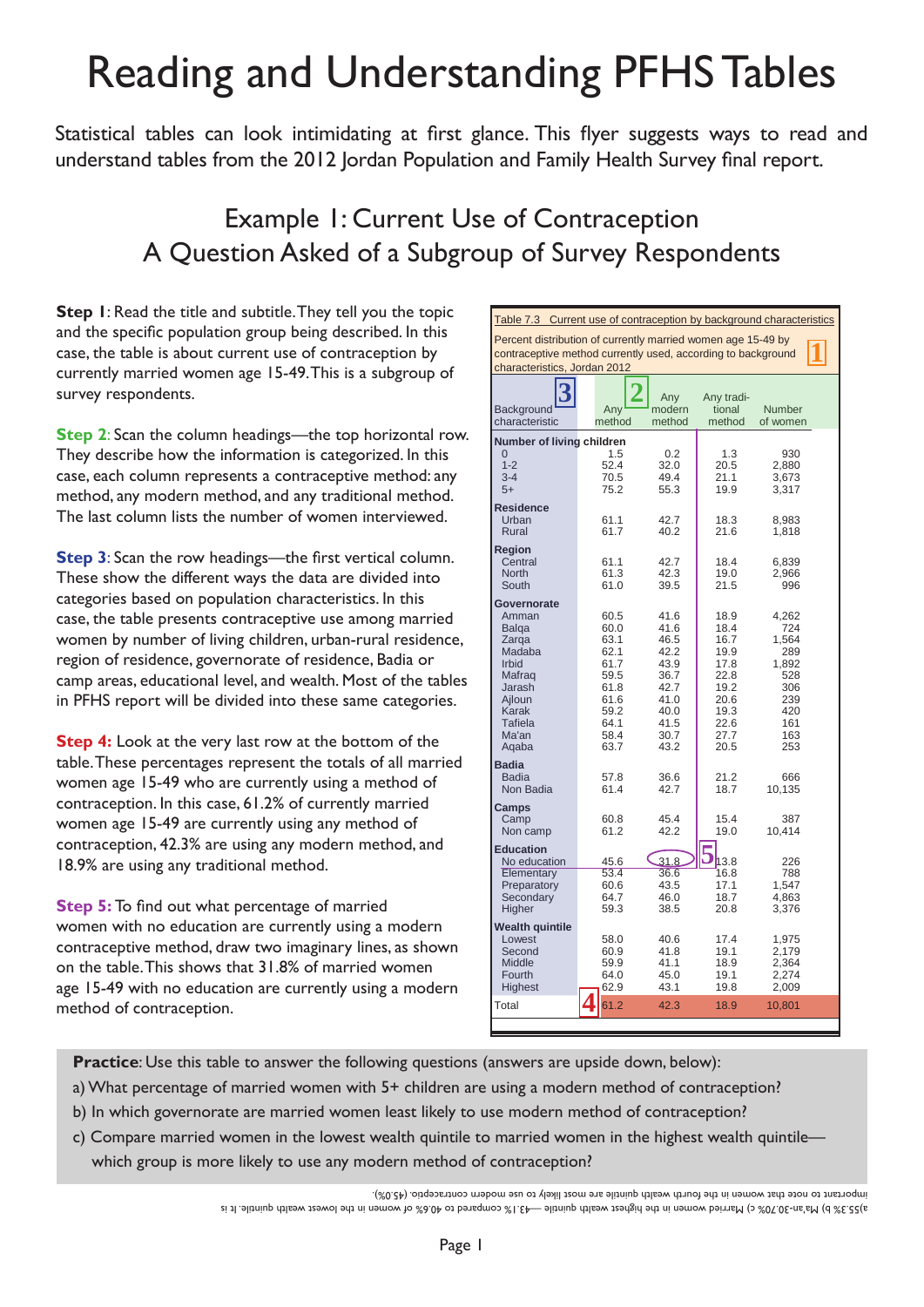### Example 2: Prevalence and treatment of symptoms of ARI A Question Asked of a Subgroup of Survey Respondents

**Step 1**: Read the title and subtitle. In this case, the table is about two separate groups of children: (a) children under age five, and (b) children under age five with symptoms of ARI.

**Step 2**: Identify the two panels. First identify the columns that refer to children under age five (a), and then isolate the columns that refer only to children under age five with symptoms of ARI (b).

**Step 3**: Look at the first panel. What percentage of children under age five have symptoms of ARI? It's 6.8%.

Now look at the second panel. How many children under age five are included in this group? Only 656, or about 6.8% of the 9,637 children under age five who have symptoms of ARI. The second panel is a subset of the first panel.

**Step 4:** Only approximately 7% of the children under age five in the survey reported symptoms of ARI. Once these children are further divided into the background characteristic categories, there may be too few cases for the percentages to be reliable.

For example, look to see the percentage of children with symptoms of ARI that sought treatment or advice from a health facility or provider among children with mothers who have an elementary education: 85.1%. This percentage is in parentheses because there are fewer than 50 women (unweighted) in this category. Readers should use this number with caution—it may not be accurate. (For more information on weighted and unweighted numbers, see Example 4.)

Look also to see the percentage of children with symptoms of ARI that sought treatment or advice from a health facility or provider among children with mothers who have no education. There is no number in this cell—only an asterisk. This is because fewer than 25 children (unweighted) reported seeking treatment or advice. Results for this group are not reported. The subgroup is too small, and therefore the data are not reliable.

| Table 10.5 Prevalence and treatment of symptoms of ARI                                                                                                                                                                                                                                                                                   |                                                                                  |                                                                                        |                                                                                                  |                                                                         |
|------------------------------------------------------------------------------------------------------------------------------------------------------------------------------------------------------------------------------------------------------------------------------------------------------------------------------------------|----------------------------------------------------------------------------------|----------------------------------------------------------------------------------------|--------------------------------------------------------------------------------------------------|-------------------------------------------------------------------------|
| Among children under age five, the percentage who had symptoms of acute respiratory infection (ARI) in the two<br>weeks preceding the survey and among children with symptoms of ARI, the percentage for whom advice or<br>treatment was sought from a health facility or provider, according to background characteristics, Jordan 2012 |                                                                                  |                                                                                        |                                                                                                  |                                                                         |
|                                                                                                                                                                                                                                                                                                                                          |                                                                                  |                                                                                        |                                                                                                  | Among children under age five<br>with symptoms of ARI:                  |
|                                                                                                                                                                                                                                                                                                                                          |                                                                                  | Among children<br>under age five:                                                      |                                                                                                  |                                                                         |
| Background<br>characteristic                                                                                                                                                                                                                                                                                                             | Percentage with<br>symptoms<br>of ARI <sup>1</sup>                               | Number of<br>children                                                                  | treatment was<br>sought from a<br>health facility or<br>provider <sup>2</sup>                    | Number of<br>children                                                   |
| Age in months                                                                                                                                                                                                                                                                                                                            |                                                                                  |                                                                                        |                                                                                                  |                                                                         |
| <6<br>$6 - 11$<br>12-23<br>24-35<br>36-47<br>48-59                                                                                                                                                                                                                                                                                       | 3.9<br>9.5<br>8.4<br>8.0<br>5.7<br>5.1                                           | 851<br>913<br>1,941<br>1,950<br>1,965<br>2,018                                         | (91.0)<br>81.2<br>79.7<br>74.1<br>78.9<br>68.6                                                   | 34<br>86<br>164<br>156<br>113<br>104                                    |
| Sex<br>Male<br>Female                                                                                                                                                                                                                                                                                                                    | 8.4<br>5.1                                                                       | 5,018<br>4,619                                                                         | 79.1<br>74.0                                                                                     | 420<br>236                                                              |
| Mother's smoking status<br>Smokes cigarettes/tobacco<br>Does not smoke                                                                                                                                                                                                                                                                   | 9.7<br>6.6                                                                       | 712<br>8,925                                                                           | 83.2<br>76.5                                                                                     | 69<br>587                                                               |
| <b>Residence</b><br>Urban<br>Rural                                                                                                                                                                                                                                                                                                       | 6.9<br>6.4                                                                       | 7,852<br>1,784                                                                         | 75.8<br>84.2                                                                                     | 541<br>114                                                              |
| Region<br>Central<br>North<br>South                                                                                                                                                                                                                                                                                                      | 6.6<br>7.0<br>7.7                                                                | 5,897<br>2,811<br>929                                                                  | 78.9<br>74.2<br>76.4                                                                             | 387<br>197<br>71                                                        |
| Governorate<br>Amman<br>Balqa<br>Zarqa<br>Madaba<br>Irbid<br>Mafrag<br>Jarash<br>Ajloun<br>Karak<br>Tafiela<br>Ma'an<br>Aqaba                                                                                                                                                                                                            | 6.6<br>5.4<br>7.4<br>5.3<br>6.7<br>7.0<br>9.3<br>6.1<br>6.7<br>8.6<br>8.1<br>8.5 | 3,547<br>691<br>1,391<br>268<br>1,696<br>559<br>327<br>229<br>398<br>155<br>166<br>211 | 79.0<br>73.1<br>79.8<br>(86.2)<br>74.0<br>71.3<br>78.6<br>74.6<br>83.2<br>77.4<br>63.5<br>(75.2) | 233<br>37<br>102<br>14<br>113<br>39<br>31<br>14<br>27<br>13<br>13<br>18 |
| Badia<br>Badia<br>Non Badia                                                                                                                                                                                                                                                                                                              | 6.6<br>6.8                                                                       | 753<br>8,884                                                                           | 70.4<br>77.8                                                                                     | 50<br>606                                                               |
| Camps<br>Camp<br>Non camp                                                                                                                                                                                                                                                                                                                | 9.2<br>6.7                                                                       | 377<br>9,260                                                                           | (77.5)<br>77.2                                                                                   | 35<br>621                                                               |
| Mother's education<br>No education<br>Elementary<br>Preparatory<br>Secondary<br>Higher                                                                                                                                                                                                                                                   | 7.9<br>5.7<br>6.8<br>6.7<br>7.1                                                  | 204<br>608<br>1,279<br>4,493<br>3,052                                                  | (85.1)<br>85.7<br>77.0<br>73.3                                                                   | 16<br>35<br>87<br>300<br>218                                            |
| <b>Wealth quintile</b><br>Lowest<br>Second<br>Middle<br>Fourth<br>Highest                                                                                                                                                                                                                                                                | 6.4<br>7.3<br>7.8<br>6.0<br>6.4                                                  | 2,225<br>2,142<br>2,069<br>1,866<br>1,335                                              | 79.9<br>74.3<br>83.5<br>71.9<br>73.5                                                             | 142<br>156<br>161<br>111<br>86                                          |
| Total                                                                                                                                                                                                                                                                                                                                    | 6.8                                                                              | 9,637                                                                                  | 77.2                                                                                             | 656                                                                     |

Note: Figures in parentheses are based on 25-49 unweighted cases. An asterisk indicates that a figure is based<br>on fewer than 25 unweighted cases and has been suppressed.<br><sup>1</sup> Symptoms of ARI (cough accompanied by short, rap

**Note:** When parentheses or asterisks are used in a table, the explanation will be noted under the table. If there are no parentheses or asterisks on a table, you can proceed with confidence that enough cases were included in all categories that the data are reliable.

**Practice**: Use this table to answer the following questions (answers are upside down, below):

a) In what age group is symptoms of ARI the most common?

b) What percentage of children under age five with symptoms of ARI sought treatment or advice from a health facility or provider in Aqaba governorate? Can you use this number with confidence?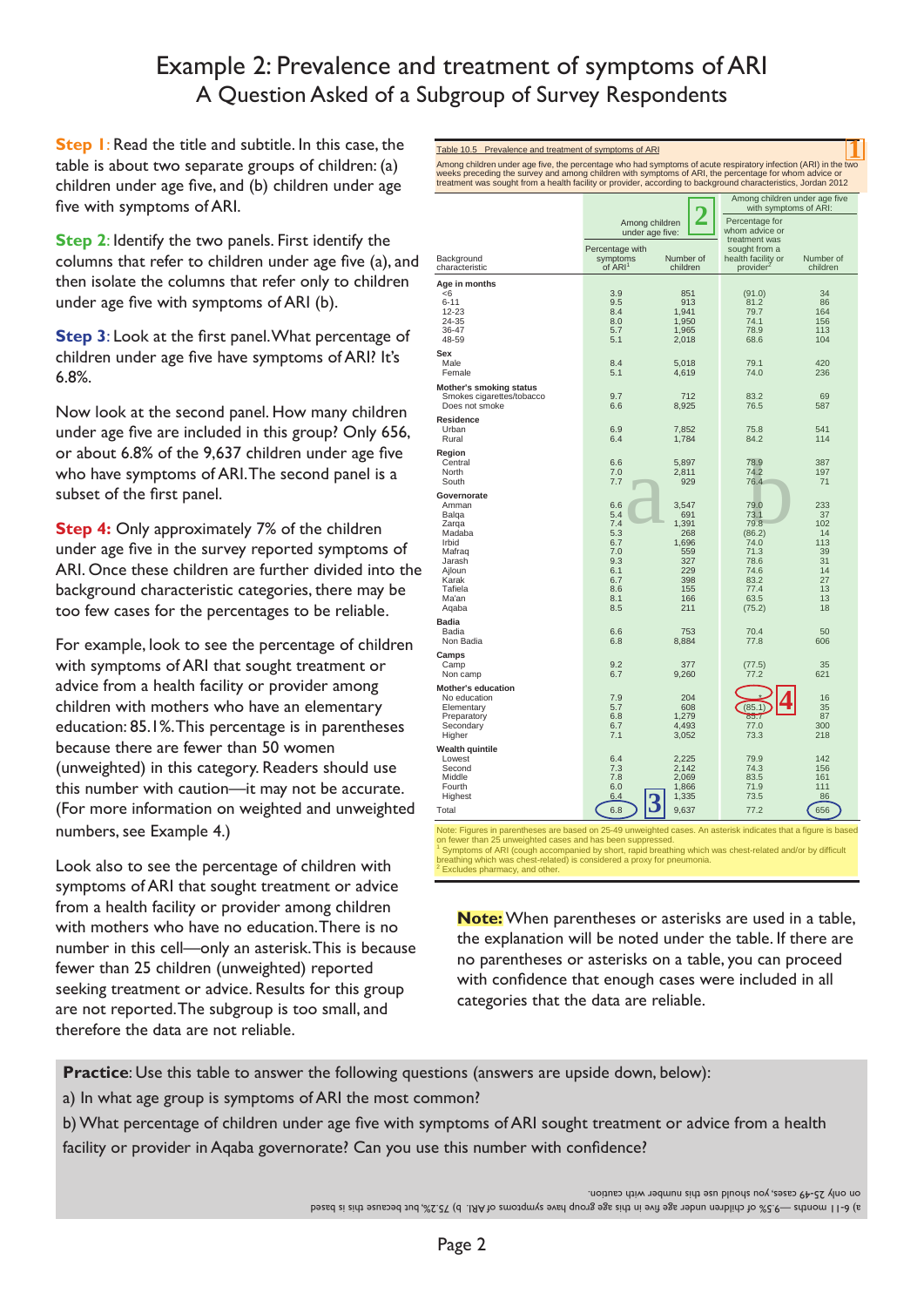#### Example 3: Place of Delivery Interpreting, Comparing, and Understanding Patterns

**Step 1**: Read the title and subtitle. In this case, the table is about place of delivery among live births in the 5 years before the survey.

**Step 2**: Identify the indicators in the top most row. In this shortened table there are just 2 indicators: births delivered at home and births delivered in a health facility.

**Step 3:** Look at the bottom of the first column to determine what percentage of births occurred at home: It's 1.2%.

Now look at the bottom of the second column to determine what percentage of births occurred in a health facilities: it's 98.8%. In Jordan, almost all births are delivered in a health facility.

**Step 4:** Look at the row headings to identify the background characteristics. In this table, place of delivery is disaggregated by mother's age at birth, birth order, antenatal care visits, residence, region, governorate, Badia or camp areas, mother's education, and wealth quintile.

#### **Step 5:**

Answer the following questions to understand how place of delivery varies throughout Jordan:

- What are the lowest and the highest percentages (range) of home births within the governorates? Home births range from a low of 0.1% in Balqa and Ajloun to a high of 2.0% in Ma'an.
- Look for patterns: Do facility births vary by background characteristics? For example, is there a clear pattern of facility delivery by wealth? By mother's level of education? By birth order?
- Answers: Births from the poorest households are more likely to occur at home, while 100% of births from the wealthiest households occur in health facilities. Health facility births are also more common among more educated women. As women have more children, higher birth order births are less likely to occur in a health facility. Women who have had 4+ antenatal care visits are very likely to deliver in a health facility (99.2%), while only 90.0% of births with no ANC are delivered in a health care facility.

| Table 9.6 Place of delivery                                                                                                                                                                               |             |                                                 |                     |  |  |
|-----------------------------------------------------------------------------------------------------------------------------------------------------------------------------------------------------------|-------------|-------------------------------------------------|---------------------|--|--|
| Percent distribution of live births in the five years preceding the survey by place of<br>delivery and percentage delivered in a health facility, according to background<br>characteristics, Jordan 2012 |             |                                                 |                     |  |  |
|                                                                                                                                                                                                           |             |                                                 |                     |  |  |
| Background<br>characteristic                                                                                                                                                                              | Ζ<br>Home   | Percentage<br>delivered in a<br>health facility | Number<br>of births |  |  |
| Mother's age at birth<br>$<$ 20                                                                                                                                                                           | 2.6         | 97.4                                            | 559                 |  |  |
| 20-34<br>35-49                                                                                                                                                                                            | 1.1<br>1.2  | 98.9<br>98.8                                    | 7,535<br>1,739      |  |  |
| <b>Birth order</b><br>1                                                                                                                                                                                   | 0.7         | 99.3                                            | 2,354               |  |  |
| $2 - 3$<br>$4 - 5$                                                                                                                                                                                        | 1.3<br>1.0  | 98.7<br>99.0                                    | 3,809<br>2,368      |  |  |
| 6+                                                                                                                                                                                                        | 2.4         | 97.6                                            | 1,302               |  |  |
| Antenatal care visits <sup>1</sup><br>None                                                                                                                                                                |             |                                                 |                     |  |  |
| $1 - 3$                                                                                                                                                                                                   | 10.0<br>9.0 | 90.0<br>91.0                                    | 58<br>303           |  |  |
| $4+$                                                                                                                                                                                                      | 0.8         | 99.2                                            | 6,214               |  |  |
| Residence<br>Urban                                                                                                                                                                                        | 1.4         | 98.6                                            | 8,010               |  |  |
| Rural                                                                                                                                                                                                     | 0.7         | 99.3                                            | 1,823               |  |  |
| Region<br>Central                                                                                                                                                                                         | 1.3         | 98.7                                            | 6,014               |  |  |
| North<br>South                                                                                                                                                                                            | 1.3<br>0.9  | 98.7<br>99.1                                    | 2,867<br>952        |  |  |
| Governorate                                                                                                                                                                                               |             |                                                 |                     |  |  |
| Amman                                                                                                                                                                                                     | 1.7<br>0.1  | 98.3                                            | 3,622               |  |  |
| Balqa<br>Zarga                                                                                                                                                                                            | 1.0         | 99.9<br>99.0                                    | 703<br>1,412        |  |  |
| Madaba<br>Irbid                                                                                                                                                                                           | 0.5<br>1.6  | 99.5<br>98.4                                    | 276<br>1,729        |  |  |
| Mafraq                                                                                                                                                                                                    | 1.5         | 98.5                                            | 574                 |  |  |
| Jarash<br>Ajloun                                                                                                                                                                                          | 0.4<br>0.1  | 99.6<br>99.9                                    | 333<br>232          |  |  |
| Karak<br>Tafiela                                                                                                                                                                                          | 0.8<br>0.7  | 99.2<br>99.3                                    | 410<br>157          |  |  |
| Ma'an                                                                                                                                                                                                     | 2.0         | 98.0                                            | 170                 |  |  |
| Aqaba                                                                                                                                                                                                     | 0.5         | 99.5                                            | 215                 |  |  |
| Badia<br>Badia                                                                                                                                                                                            | 1.4         | 98.6                                            | 769                 |  |  |
| Non Badia                                                                                                                                                                                                 | 1.2         | 98.8                                            | 9,064               |  |  |
| Camps<br>Camp                                                                                                                                                                                             | 0.4         | 99.6                                            | 388                 |  |  |
| Non camp                                                                                                                                                                                                  | 1.3         | 98.7                                            | 9,446               |  |  |
| <b>Mother's education</b><br>No education                                                                                                                                                                 | 4.9         | 95.1                                            | 207                 |  |  |
| Elementary                                                                                                                                                                                                | 4.2         | 95.8                                            | 628                 |  |  |
| Preparatory<br>Secondary                                                                                                                                                                                  | 0.9<br>1.4  | 99.1<br>98.6                                    | 1,308<br>4,599      |  |  |
| Higher                                                                                                                                                                                                    | 0.3         | 99.7                                            | 3,091               |  |  |
| Wealth quintile<br>Lowest                                                                                                                                                                                 | 3.1         | 96.9                                            | 2,292               |  |  |
| Second<br>Middle                                                                                                                                                                                          | 0.5<br>1.0  | 99.5<br>99.0                                    | 2,179<br>2,115      |  |  |
| Fourth                                                                                                                                                                                                    | 0.9         | 99.1                                            | 1,893               |  |  |
| Highest                                                                                                                                                                                                   | 0.0         | 100.0                                           | 1,354               |  |  |
| Total                                                                                                                                                                                                     | 1.2         | 98.8                                            | 9,833               |  |  |
| Total includes 1 woman for whom data on number of antenatal care visits was not                                                                                                                           |             |                                                 |                     |  |  |
| known.<br>Includes only the most recent birth in the five years preceding the survey.                                                                                                                     |             |                                                 |                     |  |  |
|                                                                                                                                                                                                           |             |                                                 |                     |  |  |

• What does this mean? To improve maternal and newborn health, more births should be delivered in health facilities. With limited resources, programs should target less educated, poor women, and those living in Ma'an to improve their access to and use of health care facilities for delivery services. It also appears that reaching women at antenatal care increases their chances of delivering in a health care facilities.